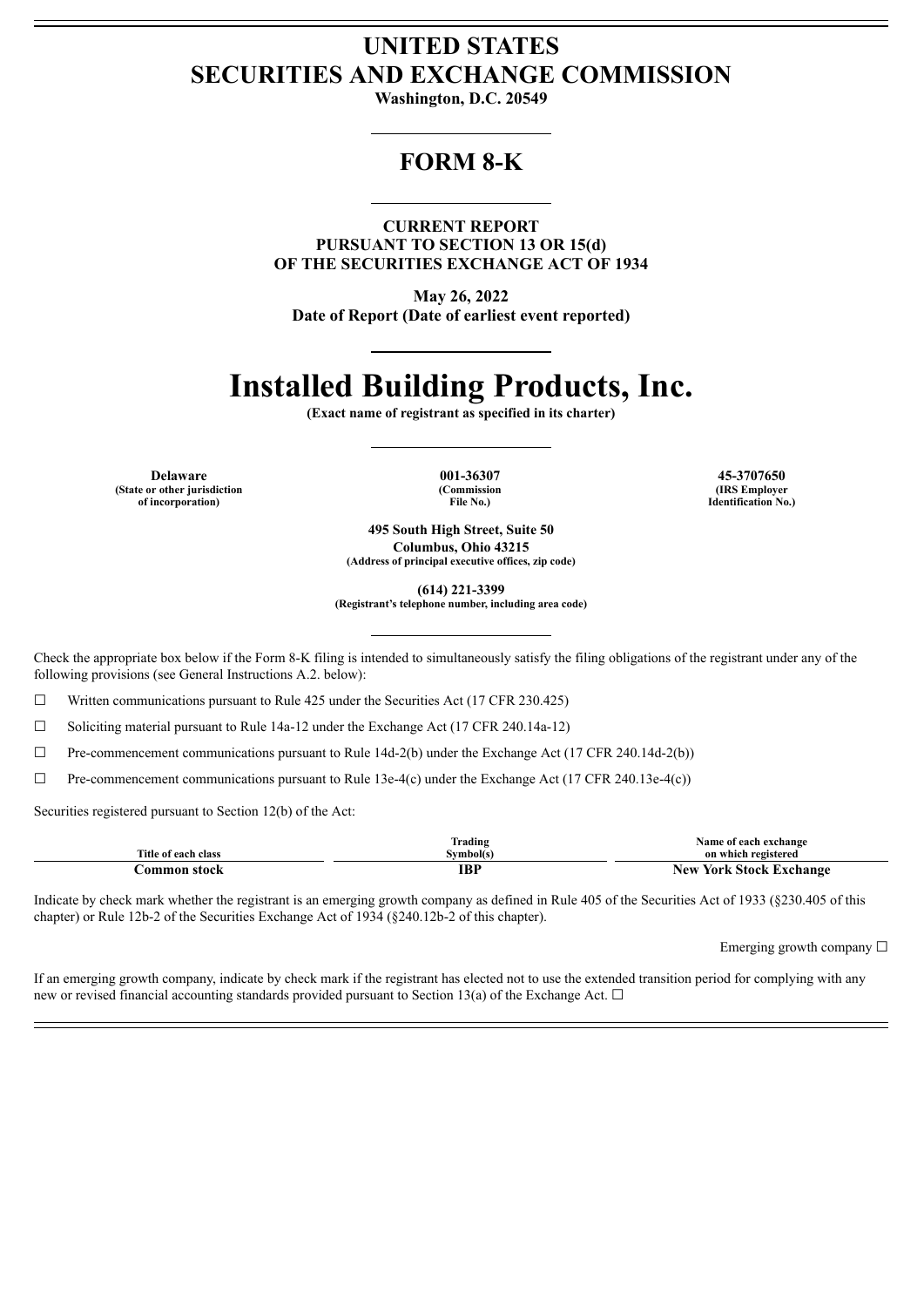#### **Item 5.07. Submission of Matters to a Vote of Security Holders.**

The 2022 Annual Meeting of Stockholders (the "Annual Meeting") of Installed Buildings Products, Inc. (the "Company") was held on May 26, 2022. Proxies were solicited pursuant to the Company's definitive proxy statement filed with the Securities and Exchange Commission on April 14, 2022. The number of shares of common stock entitled to vote at the Annual Meeting was 29,275,592 shares, representing the number of the Company's shares outstanding as of the record date, March 31, 2022.

The voting results described below on each matter submitted to the Company's stockholders are final:

a. The following directors were elected for terms expiring at the Company's Annual Meeting in 2025:

| Nominee<br>Jeffrey W. Edwards | Votes For<br>24.950.919 | <b>Votes Against</b><br>1.965.487 | Abstain<br>3.091 | <b>Broker Non-Votes</b><br>341.948 |
|-------------------------------|-------------------------|-----------------------------------|------------------|------------------------------------|
| Lawrence A. Hilsheimer        | 24.975.770              | 1.940.283                         | 3.444            | 341.948                            |
| Janet E. Jackson              | 26.398.541              | 518.331                           | 2.625            | 341.948                            |

b. The appointment of Deloitte & Touche LLP as the Company's independent public accounting firm for the fiscal year ending December 31, 2022 was ratified:

| Votes For                             | Against<br>Votes | Abstain | Broker<br>Mon-Votes |
|---------------------------------------|------------------|---------|---------------------|
| 167 770<br>$\sim$<br>.16<br>، ت<br>__ | 90.866           | 2.800   |                     |

c. The non-binding advisory proposal to approve the compensation of the Company's named executive officers was approved:

| Votes For                                | Against<br>Votes        | Abstain   | -Broker<br>Non-Votes |
|------------------------------------------|-------------------------|-----------|----------------------|
| $\sim$ 607.07 $^{\circ}$<br>ny<br>$\sim$ | $\overline{z}$<br>.506. | лчи<br>__ | 34<br>948<br>.<br>__ |